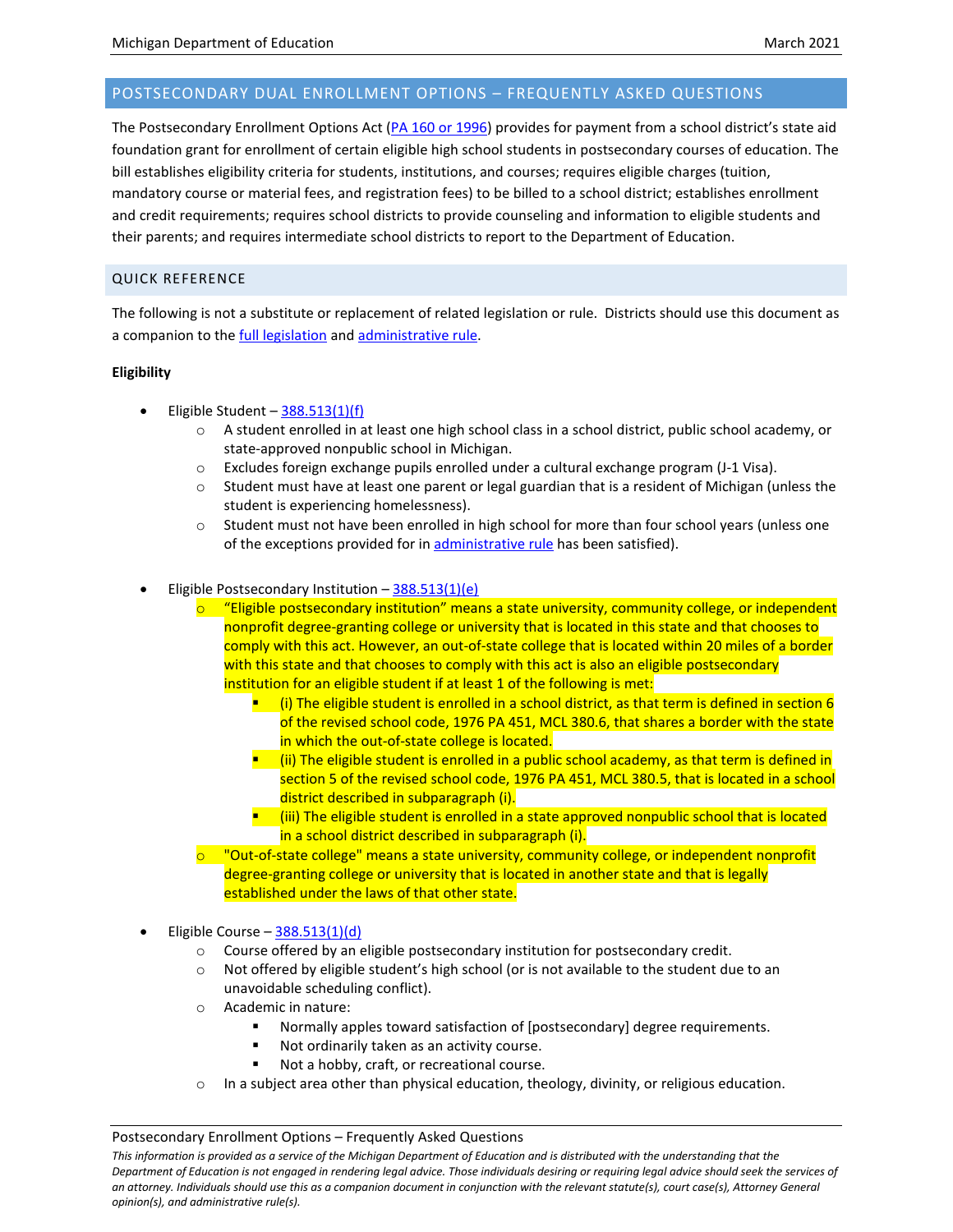- $\circ$  For subject areas assessed on a readiness assessment or the Michigan merit examination, eligible courses are limited to those subject areas for which the student has achieved a qualifying score.
	- Not required for computer science or foreign language courses
	- A district may elect to support a student's enrollment in a subject area that the student has not yet achieved a qualifying score if it has been determined to be in the best educational interest of the student.
- o Course limits:
	- Up to 10 courses overall can be covered under the Postsecondary Enrollment Options Act. For a student that first dual enrolls in:
		- $9<sup>th</sup>$  grade not more than two courses per year in  $9<sup>th</sup>$ , 10<sup>th</sup>, and 11<sup>th</sup> grade, and not more than four courses in grade 12
		- 10<sup>th</sup> grade not more than two courses in 10<sup>th</sup> grade, and not more than four courses in  $11<sup>th</sup>$  and  $12<sup>th</sup>$  grade
		- 11<sup>th</sup> or 12<sup>th</sup> grade not more than six courses per year
	- These limits do not apply when a written agreement exists between a public school district and a postsecondary institution, or if the district has elected to support a student's enrollment beyond what is required i[n PA 160 of 1996.](http://legislature.mi.gov/doc.aspx?mcl-Act-160-of-1996)

Eligible Charges  $-388.513(1)(c)$  $-388.513(1)(c)$ 

- o Charges covered under the Postsecondary Enrollment Options Act include:
	- Tuition, mandatory course fees, materials fees (including textbooks required for a course), and registration fees required by the postsecondary institution for enrollment in a course.
	- Any late fees charged by a postsecondary institution as a result of the State or a school district not making the required payment in time (according to this Act)
- $\circ$  Transportation fees, parking costs, and activity fees are not eligible charges.
- $\circ$  For a district that receives funding through state aid, the district is not required to provide more tuition support under this act than what is received by the district through state aid for the student for the school year.
- $\circ$  For eligible students enrolled in an out-of-state college that is an eligible postsecondary institution, eligible charges shall not exceed the lesser of the in-district rate for the community college located in the district in which the eligible student resides or the in-district rate for the out-of-state college in which the eligible student is enrolled.

## **Academic Credit – [MCL 388.517](http://legislature.mi.gov/doc.aspx?mcl-388-517)**

- Postsecondary courses may be taken for high school credit, postsecondary credit, or both. A student makes this decision at time of enrollment. When more than one course is being taken, a student may make different credit designations for each course.
- Students attending a state-approved nonpublic school may take courses that are considered "essential" for postsecondary credit only. Courses considered "nonessential electives" may be taken for high school credit, postsecondary credit, or both.
- Eligible courses paid for under the Postsecondary Enrollment Options Act may not be audited by the student.
- School districts shall grant academic credit and count that credit toward graduation and subject area requirements of the school district when applicable and when a student has designated a dual enrollment course was taken for high school credit or both high school credit and postsecondary credit. School districts may determine how much high school credit shall be awarded for a course, and how that credit will be applied to a student's transcript (letter grade, pass/fail, etc.).

## **Sample Dual Enrollment Process**

*Process may vary between school districts and nonpublic schools.*

### Postsecondary Enrollment Options – Frequently Asked Questions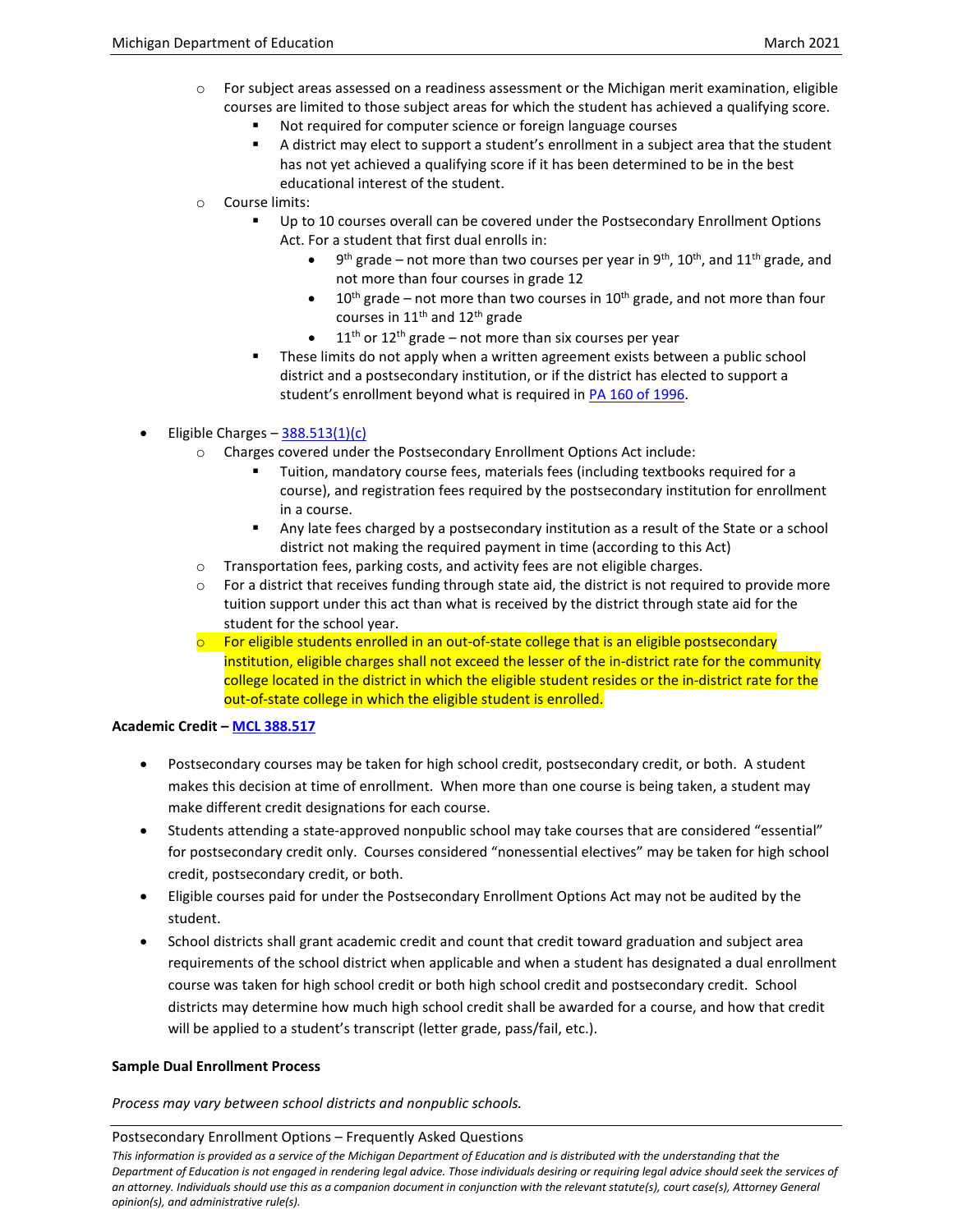- 1. Student meets with counselor and/or principal to discuss eligibility and other aspects of the Postsecondary Enrollment Options Act.
- 2. Student receives letter signed by principal indicating eligibility to dual enroll.
- 3. Student enrolls in eligible course(s) with postsecondary institution.
	- a. Eligibility letter (2) often used by postsecondary institution to verify eligibility and payment arrangements.
- 4. Following drop date of course(s), postsecondary institution bills school district (State of Michigan billed directly for nonpublic school students).
- 5. School district (for nonpublic school students State of Michigan) pays eligible charges (up to per course maximum), student responsible for any remainder.

### QUESTION AND ANSWER

### **Overview Questions**

- Q#1 What are the laws that govern early college credit opportunities for pupils?
- A# 1 In Michigan, there are two laws that govern early college creditopportunities for pupils. The Postsecondary Enrollment Options Act (PSEOA) o[r Public Act 160 of 1996,](http://legislature.mi.gov/doc.aspx?mcl-Act-160-of-1996) and the Career and Technical Preparation Act or [Public Act 258 of 2000,](http://legislature.mi.gov/doc.aspx?mcl-Act-258-of-2000) provides for payment from a school district's state aid foundation grant for enrollment of eligible high school pupils in postsecondary courses of education. The law establishes eligibility criteria for pupils, institutions, and courses; requires eligible charges (tuition, mandatory course or material fees, and registrations fees) to be billed to aschool
- Q#2 Are districts required to inform pupils of early college credit opportunities?
- A# 2 Yes. By March 1 of each school year, a school district or state approved nonpublic school are legally required to provide general information about postsecondary enrollment opportunities such as Advanced Placement (AP), dual enrollment, early and middle college high schools, career and technical preparation enrollment options, etc., to all pupils in grade 8 or higher.

Districts also are required to send all pupils in grades 9 through 12 who have taken the Michigan Merit Exam (MME) or other state approved readiness assessment, regardless of score, a letter, signed by the pupil's principal, indicating their eligibility.

To assist schools in this effort, the MDE has developed an informational brochure for schools and parents. This brochure is available in two formats and can be found on the [MDE high school web site.](http://www.mi.gov/highschool)

- Q#3 Must districts comply with this legislation?
- A# 3 Yes. The law states that districts and public school academies shall use funds allocated under the State School Aid Act to support eligible pupils in their pursuit of enrollment opportunities in postsecondary institutions. Thus, districts and public school academies **must comply with the pupil's request** for postsecondary enrollment if the pupil, course, and institution are eligible under this Act.

[MCL 388.514\(4\)\(1\)](http://legislature.mi.gov/doc.aspx?mcl-388-514) indicates that the school district or state approved nonpublic school in which an eligible pupil is enrolled shall provide to the eligible pupil a letter signed by the pupil's principal indicating the pupil's eligibility under thisact.

- Q#4 In what other ways are districts required to support postsecondary enrollment under the legislation?
- A# 4 Counseling is critical. Pupils capable of college-level curricula are not automatically knowledgeable about college course selection and enrollment process. To the extent possible, districts shall provide counseling services to each eligible pupil and his or her parent or guardian of the benefits, risks, and possible consequences of enrolling in a postsecondary course. A district may provide the counseling in a group meeting if additional individual counseling is also made available. [MCL 388.519](http://legislature.mi.gov/doc.aspx?mcl-388-519) details all counseling guidance related to Dual Enrollment.

Postsecondary Enrollment Options – Frequently Asked Questions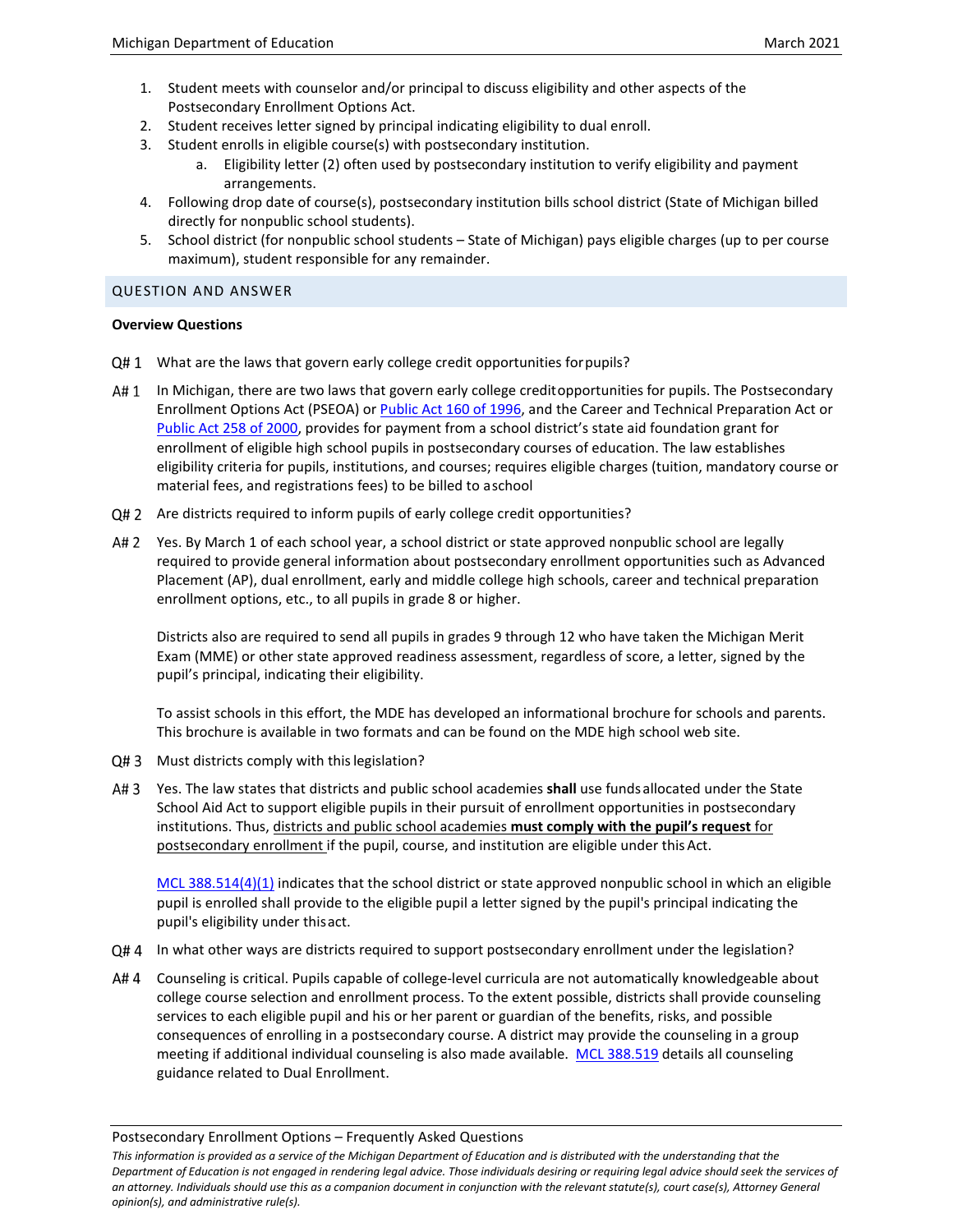- $Q#5$  How does this legislation interface with existing arrangements betweenlocal districts and postsecondary institutions: For example, districts that contract with community colleges for career and technical education courses?
- A# 5 Programs such as these are the decision of the local school districts and participating postsecondary institutions, and are usually funded with career and technical education monies through arrangements with the local district. They are not considered as dual enrollment, but as a component of the high school curriculum, and are not affected by this legislation.
- Q#6 Can a district refuse to provide pupils with the opportunity forpostsecondary dual enrollment?
- A#6 The purpose of this Act is to provide a wider variety of options to high schoolpupils by encouraging and enabling qualified pupils to enroll in courses or programs in eligible postsecondary institutions.

However, if the pupil, the course or program, or the postsecondary institution failed to meet the eligibility requirements of [PA 160 of 1996,](http://legislature.mi.gov/doc.aspx?mcl-Act-160-of-1996) the district would then have the option of allowing or refusing enrollment as the dual enrollment would occur outsideof the provisions of this Act.

- Q#7 Can a school district or nonpublic school require its students to enroll in dual enrollment courses at a specific postsecondary institution?
- A# 7 No. If a student is eligible under this Act, the student has the ability to select an eligible postsecondary intuition in which to enroll.
- Q#8 Can a school district or nonpublic school deny a student from taking dual enrolled courses if they did not receive credit for courses taken in a previous semester?
- A#8 A student that does not receive college credit for a course under the Dual Enrollment legislation is required to repay the school district (or the Department of Treasury in the case of a nonpublic school) any funds that were expended for the course that were not already refunded by the eligible postsecondary institution. If the student does not repay the funds as described in [\[MCL 388.514\]](http://legislature.mi.gov/doc.aspx?mcl-388-514), the district may impose sanctions as determined by school policy. A student may take dual enrolled courses (including ones that were previously taken unsuccessfully) if the funds are repaid and if they still meet all other eligibility requirements.

## **Prior Course Completion**

- Q#9 May the district require a pupil to successfully complete the college course prior to tuition and fees being paid by the district?
- A# 9 No. The language i[n MCL 388.514\(4\)](http://legislature.mi.gov/doc.aspx?mcl-388-514) and [MCL 388.1904\(4\)](http://legislature.mi.gov/doc.aspx?mcl-388-1904) states that if a pupil provides the postsecondary institution with written proof of eligibility, the postsecondary institution will transmit a bill to the district detailing the eligible charges for each eligible course. The language also states that if a dually enrolled pupil does not complete the postsecondary course, the postsecondary institution shall forward to the district any funds that are refundable due to non-completion of the course.

### **Credit Considerations**

- Q# 10 There has been an increase in direct college credit courses or "directcredit" courses that provide pupils with an opportunity to take college level courses at high schooland are generally taught by college faculty or high school teachers who are adjunct college faculty. Is it the responsibility of the school district to pay for the collegecredit?
- A# 10 Yes. Attending this class and receiving any secondary or postsecondary credit ispart of the pupil's free and appropriate education as required under the state constitution.The parents of these pupils cannot be charged tuition for these direct credit courses. The district must pay for the tuition and any related fees in order to count the FTE for pupils enrolled in these classes.

Postsecondary Enrollment Options – Frequently Asked Questions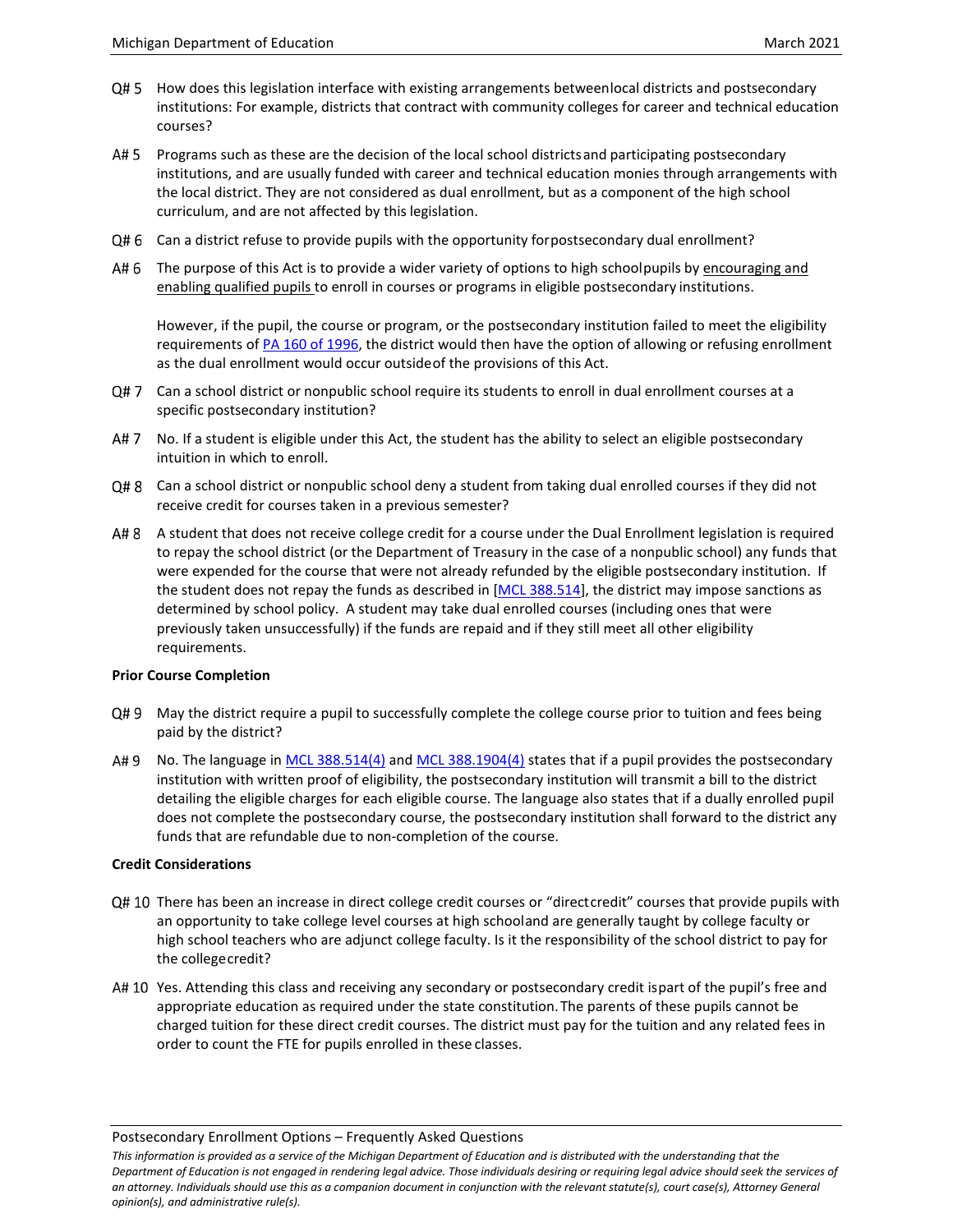- Q# 11 Who decides what type of credit a pupil will receive for postsecondaryenrollment?
- A# 11 The law requires a pupil to designate whether the course is for high school or postsecondary credit, or both at the time of enrollment. Pupils also are required to notify the high school of his/her decision. Pupils taking more than onepostsecondary course may make different credit designations for differentcourses.

If the course is being offered to a nonpublic pupil, the course will be countable toward high school and college credit if the eligible course is determined to be nonessential elective. However, if the course is essential, the course may be taken for college credit only.

- $Q#12$  Should districts accept the grade a pupil receives in a college course and incorporate it into the pupil's high school grade point average(GPA)?
- A# 12 The language does not address the issue of grades. However, in its Guide for the College Bound Pupil Athlete, the National Collegiate Athletic Association (NCAA) requires that all core courses used for collegiate athletic eligibility must indicate a grade and be calculated in to the pupil's high school GPA. This requirement only pertains to Division I or II collegiate athletes. It is of great importance that pupils are informed of these regulations and offered the opportunity to request a grade ontheir transcripts.
- $Q#13$  Is a pupil allowed to count a math class taken through dual enrollment at a 2-year or 4-year institution for a mathematics credit required under the Michigan Merit Curriculum (MMC)?
- A# 13 Yes. If the district determines that the class meets the MMC course/credit content expectations or will satisfy a district graduation requirement, then the public school pupil would be allowed to take the course. In addition, all pupils, regardless of where the credit is offered, should be held to the same level of proficiency (passing standards). This could be accomplished by working with the two-year or four-year institution to align its content and assessment to the credit content expectations. A district also could establish a policy requiring a pupil who successfully completed a credit at a two-year or four-year institution to take the credit assessment to earn credit.

### **Student/Course Eligibility**

- Q# 14 Which pupils are eligible to participate in dual enrollment?
- A# 14 Pupil eligibility to participate in a dual enrollment course in a core content area is a local district decision thatshould include multiple sources of information about if a pupil is ready for a postsecondary educational experience, and what is in the best educational interest of the pupil. In terms of academic readiness, pupil eligibility for enrollment should be informed by pupil performance on one or more of the assessments provided by the Office of Educational Assessment and Accountability. The MDE supports the use of career and college ready benchmarks whenever possible for this purpose
- Q# 15 Can a district establish additional requirements for dual enrollment beyond those defined in law? (i.e. Only pupils with a GPA of 3.0+ canparticipate.)
- A# 15 No. A district may only use the eligibility criteria outlined in state law and may not establish additional requirements which would prohibit a pupil from satisfying or exceeding the credit requirements of the Michigan Merit Curriculum through advanced studies such as advanced placement courses, dual enrollment in a postsecondary institution, participation in the IB program or early or middle college high school programs.
- Q# 16 Can pupils dual enroll even when their grade is not included in one thatrequires district support under [\[1996 PA 160\]](http://legislature.mi.gov/doc.aspx?mcl-Act-160-of-1996) and [\[2000 PA258\]](http://legislature.mi.gov/doc.aspx?mcl-act-258-of-2000)?
- A# 16 Yes. The Postsecondary Enrollment Options Act and the Careerand Technical Preparation Act do not prohibit a district from supporting any pupil regardless ofgrade level from taking college courses as long as the courses are eligible under the acts.

Postsecondary Enrollment Options – Frequently Asked Questions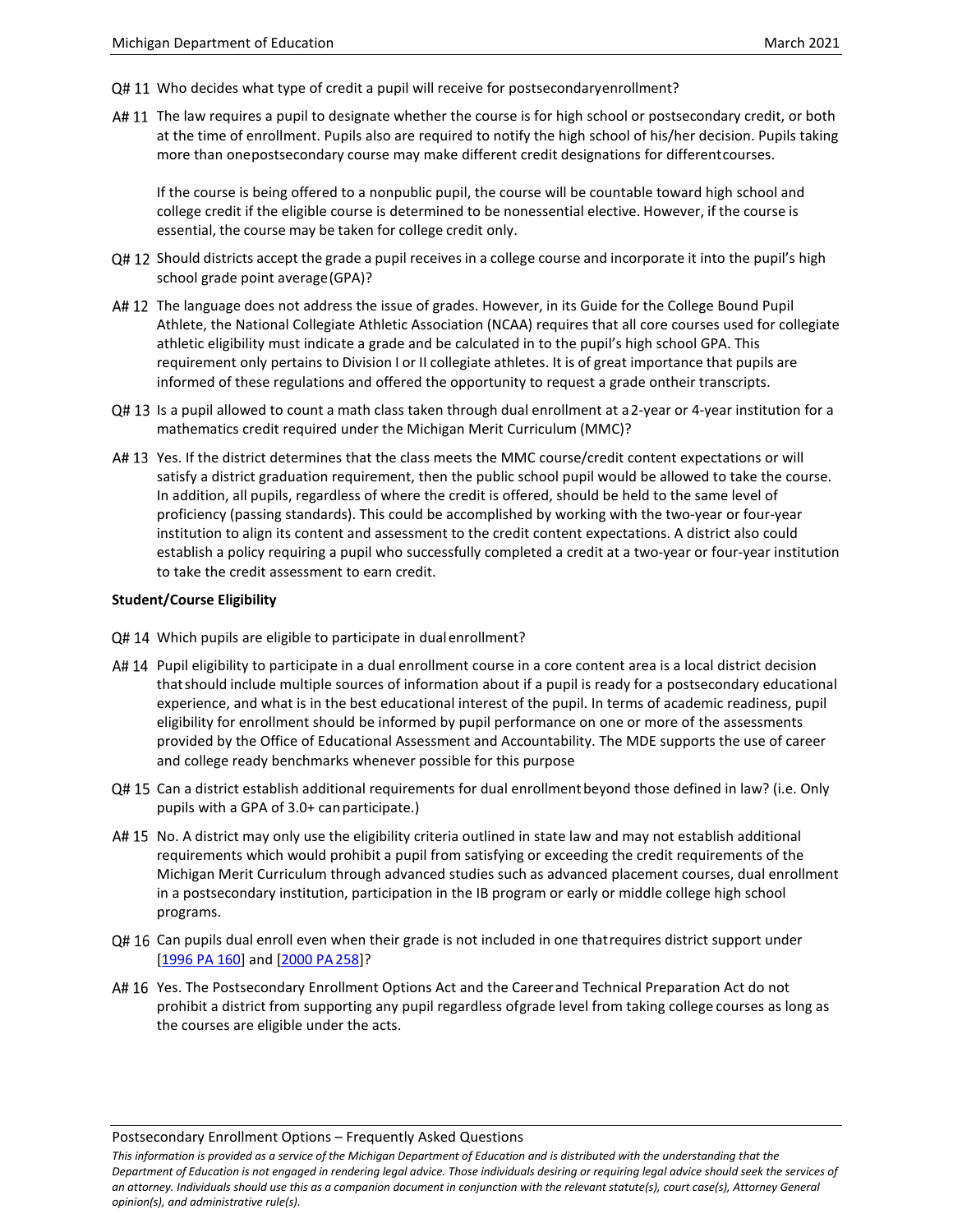- Q# 17 Can a student enroll in more than 1 postsecondary course per semester or trimester?
- A# 17 Considering [fifth-year high school students](https://ars.apps.lara.state.mi.us/AdminCode/DownloadAdminCodeFile?FileName=1566_2015-061ED_AdminCode.pdf&ReturnHTML=True) and students who have enrolled in the 10 postsecondary courses provided under the Acts, most students are allowed to enroll 2 or more postsecondary courses semester or trimester. The maximum number of courses per grade level is provided in more detail in MCL [388.513.](http://legislature.mi.gov/doc.aspx?mcl-388-513) Noting this, a district may support a student's enrollment in more than the limit defined in legislation per grade if it has been determined to be in the student's best educational interest.
- Q# 18 Are students required to "exhaust" the high school's curriculum before they areeligible for postsecondary enrollment?
- A# 18 No. State law requires the postsecondary course(s) eligible for tuitionsupport be course(s) not offered by the district or state approved nonpublic school but does not require pupils to take all available high school courses before enrolling inpostsecondary courses. If a postsecondary course is offered at the high school, the district may require that the high school course is taken in lieu of the requested postsecondary course.
- $Q# 19$  May pupils attend college classes in the evening or virtually?
- A# 19 Yes. Pupils may elect to take college courses during the school day, in theevening, or on weekends.

#### **Payments, Tuition, and Course Fees**

- Q# 20 What costs is the school district required to pay?
- A# 20 The Postsecondary Enrollment Options Act requires that all school districts pay an eligible student's tuition and mandatory course fees, including technology fees, materials fees (including textbooks), registration fees, and any late fees charged by the postsecondary institution. Eligible charges do not include transportation, parking costs, or most activity fees. Districts are only obligated to cover an amount per course equal to the lesser of total eligible charges for that course or the prorated percentage of the statewide pupil-weighted average foundation allowance. A calculation worksheet that can be used to estimate this amount can be accesse[d here.](http://www.michigan.gov/dualenrollment)
- $Q# 21$  Is the payment for which school districts are responsible based on the number of credits a pupil is taking or the number of courses involved?
- A# 21 The number of individual dual enrollment courses a student takes, regardless of number of credits, is used to calculate the amount that the school district or State shall cover. In some instances, where possible given scheduling conditions, a 3 or 4 credit course may be slotted into two periods on the student's schedule, in which case, that course would be considered two courses when calculating the amount of tuition support.
- Q# 22 Can pupils receive Postsecondary Enrollment Options Act or Career and Technical Preparation Act tuition/fee support for college courses taken during the summer?
- A# 22 Yes. PA 160 of 1996 was amended during the 2019-20 school year to clarify this was an option. The revised language allows for a course that in part or whole occurs during the summer following the academic school year.
- Q# 23 Can local districts provide a greater amount of tuition/fee support to pupils than is required in the Postsecondary Enrollment Options Act, the Career and Technical Preparation Act and the Section 21b language?
- A# 23 Yes. The Postsecondary Enrollment Options Act only sets the minimum amount that should be covered. School districts may choose to contribute more to a student's dual enrollment expenses.
- Q# 24 If a pupil fails to compete a district/school paid postsecondary course, is he or she responsible for the fees/tuition not refunded by the postsecondary institution?
- A# 24 Yes. [MCL 388.514\(9\)](http://legislature.mi.gov/doc.aspx?mcl-388-514) an[d MCL 388.1904\(9\)](http://legislature.mi.gov/doc.aspx?mcl-388-1904) states that the eligible pupil shall repay to the school district any funds that were expended by the school district for the course that are not refunded to the school district by the eligible postsecondary institution. If the eligible pupil does not repay this money, the school district may impose sanctions against the eligible pupil as determined by school district policy. This subdivision

#### Postsecondary Enrollment Options – Frequently Asked Questions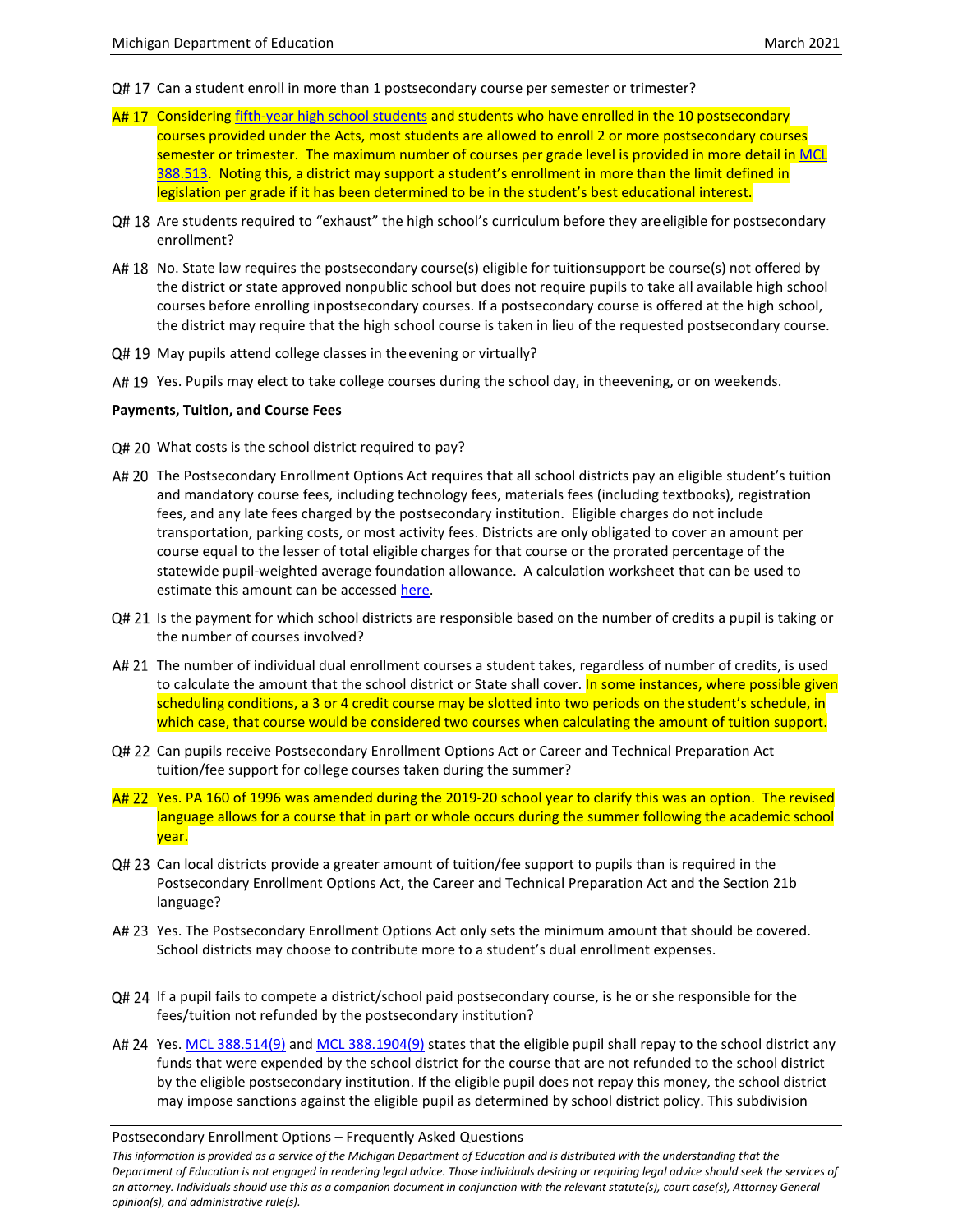does not apply to an eligible pupil who does not complete the course due to a family or medical emergency, as determined by the eligible postsecondary institution. For an eligible pupil who is enrolled in a state approved nonpublic school, please refer to [MCL 388.514\(10\)](http://legislature.mi.gov/doc.aspx?mcl-388-514) an[d MCL 388.1904\(10\).](http://legislature.mi.gov/doc.aspx?mcl-388-1904)

- Q# 25 How should local districts process dual enrollment payments on their budget breakdowns?
- A# 25 Districts should use Function Code 113: High School Instructional Costsunder Purchased (Contractual) Services.
- Q# 26 Does a school need to be involved in the enrollment of a high school pupil in a postsecondary institution if the course will not be financially supported under the Postsecondary Enrollment Options Act?
- A# 26 No. A parent may enroll his or her child in a postsecondary course without the assistance of the school if he or she will be paying for the enrollment. In order to receive tuition and fee assistance, and high school credit under this act, the postsecondary enrollment must be coordinated through the public or nonpublic school.

### **Full Time Equivalency (FTE) Calculations and Considerations**

- Q# 27 How does a college course that does not have a five-day schedule affect the pupil's eligibility to be counted in membership and for FTE?
- A# 27 Se[e Section 3 of the Pupil Accounting Manual](https://www.michigan.gov/mde/0,4615,7-140-6605-22360--,00.html) for information specific to pupils enrolled in postsecondary dual enrollment and early middle college. Within that section, three methods are provided that can be used to determine how much membership can be claimed for situations such as the one described.
- A# 28 How should districts count pupils involved in postsecondary enrollment in terms of full-time equated membership?
- A# 29 Se[e Section 3 of the Pupil Accounting Manual.](https://www.michigan.gov/mde/0,4615,7-140-6605-22360--,00.html)
- Q# 28 The district has five pupils who have earned all of the credits required fortheir high school diploma in the previous year but did not go through the graduation ceremony and did not receive their diploma. These pupils have enrolled in one course at thehigh school and four courses at the nearby community college. May the district count these pupils for 1.0 FTE?
- A# 30 An individual who has achieved a high school diploma shall not be counted in membership. An individual who has achieved a high school equivalency certificate shall not be counted in membership unless the individual is a student with a disability as defined i[n R 340.1702](https://www.michigan.gov/documents/mde/MARSE_Supplemented_with_IDEA_Regs_379598_7.pdf) of the Michigan administrative code.

### **Reporting Information**

Q# 29 What will districts report to the MDE?

- A# 31 School districts report the following information as required by [MCL 388.521\(3\):](http://legislature.mi.gov/doc.aspx?mcl-388-521)
	- Total dollars expended for pupils involved in postsecondaryenrollment
	- Number of pupils eligible for postsecondary enrollment
	- Number of pupils involved in postsecondary enrollment during thepreceding school year (aggregate and by grade level)
	- The percentage of the district's enrollment represented by pupils involvedin postsecondary enrollment
	- The number of postsecondary courses paid for by the district under this Act
	- The number of postsecondary courses for which college credit wasgranted
	- The number of postsecondary courses for which high school credit wasgranted
	- The number of postsecondary courses that were not completed by pupils

#### Postsecondary Enrollment Options – Frequently Asked Questions